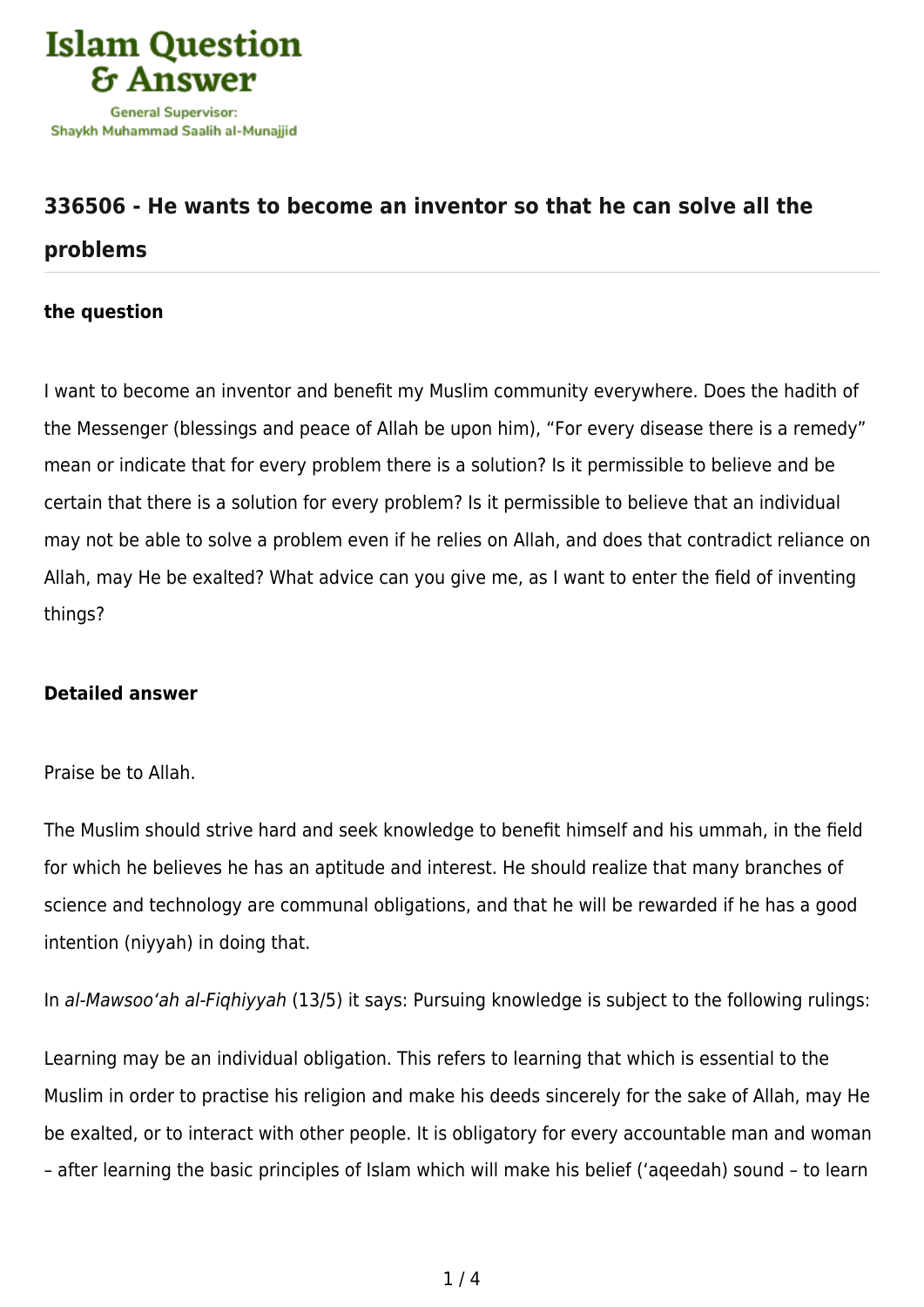

Shavkh Muhammad Saalih al-Munaiiid

that which will make his acts of worship and interactions with others sound and correct, such as wudoo', ghusl, prayer and fasting; the rulings on zakaah and Hajj, for those for whom these acts of worship become obligatory; and the importance of having a sound intention when doing acts of worship for Allah. It is obligatory for traders and businessmen to learn the rulings on buying and selling, so that they can avoid ambiguous matters and actions that are makrooh (disliked) in all their transactions. Similarly, those who pursue crafts and professions, and everyone who works in a given field, must learn the rulings on it, so that he can avoid doing anything in his field that is haraam.

Pursuing knowledge may be a communal obligation [i.e., there must be some in the community who learn these things, otherwise everyone will be regarded as falling short and sinning], which refers to learning every branch of knowledge that people cannot do without in their worldly affairs, such as medicine, accounting, grammar, Arabic language, the modes of recitation of Qur'an (qiraa'aat), the isnaads of hadith, and so on.

Some kinds of learning are recommended. That involves deep study of fiqh and examining its subtle issues, and deep study of other branches of Islamic knowledge.

Some kinds of learning may be haraam, such as learning magic arts, geomancy, witchcraft, soothsaying and fortunetelling.

Some kinds of learning may be makrooh, such as learning romantic poetry that describes specific women who are mentioned by name.

Some kinds of learning may be permissible, such as poetry in which there is nothing reprehensible, such as belittling a Muslim or exposing his faults and the like. End quote.

We advise you to fear Allah, may He be exalted, and to strive hard in that which you are interested in doing, and to seek reward with Allah, may He be exalted, by benefitting the Muslims.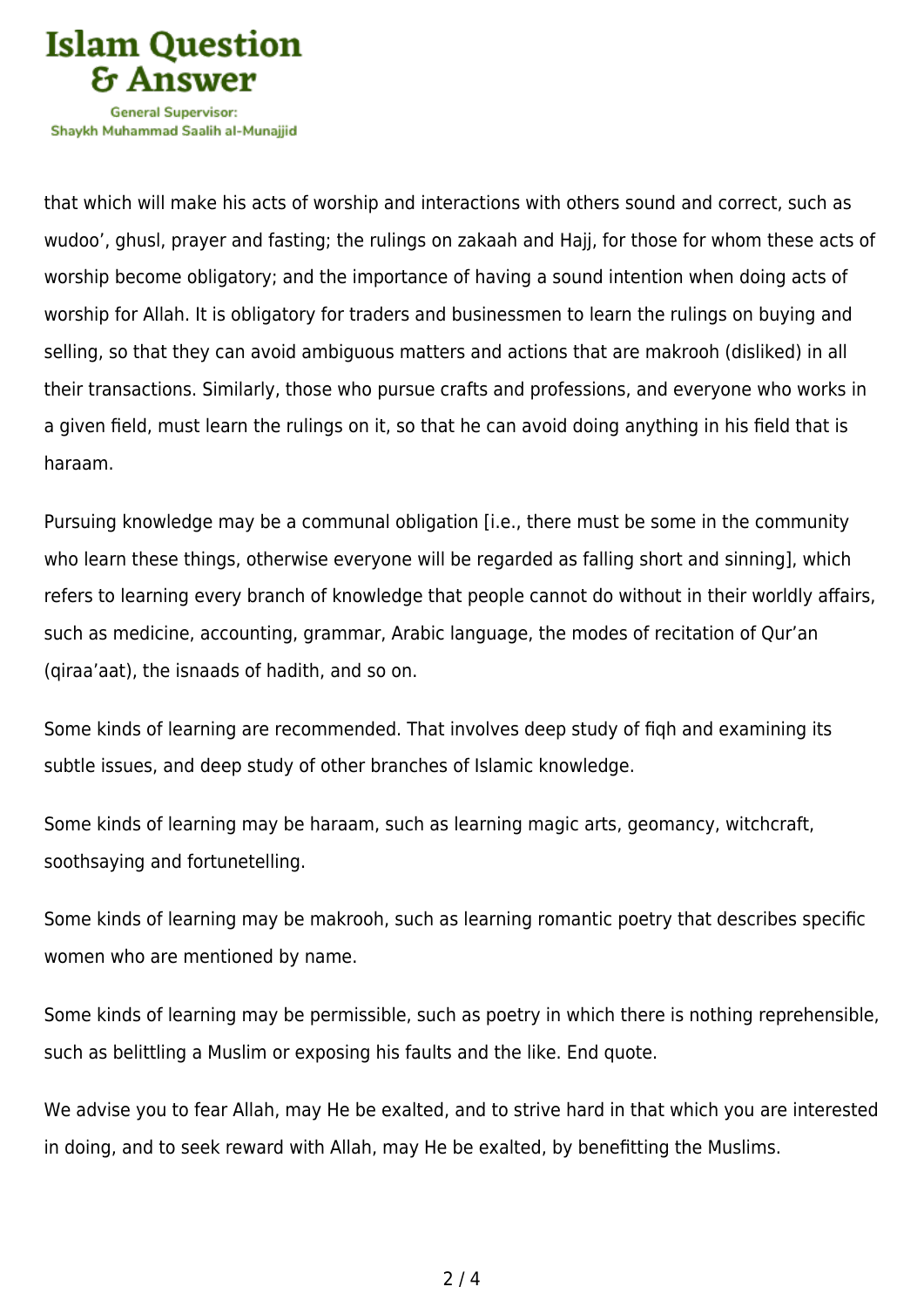

As for problems, people may or may not find a solution for them, but whoever sincerely relies on Allah and puts his trust in Him regarding something, Allah will help him and make it easy for him, as Allah, may He be exalted, says (interpretation of the meaning):

"And whoever fears Allah - He will make for him a way out,

And will provide for him from where he does not expect. And whoever relies upon Allah - then He is sufficient for him. Indeed, Allah will accomplish His purpose. Allah has already set for everything a [decreed] extent"

[at-Talaaq 65:2-3].

So whoever relies on Allah, may He be exalted, He will suffice him and guide him, and there is the hope that he will find the solution for the problem he is facing. But his reliance on Allah may be weak, as a result of which he will not attain what he is seeking.

Tawakkul (reliance on Allah) means sincerely and wholeheartedly putting one's trust in Allah, whilst taking appropriate measures.

Ibn al-Qayyim (may Allah have mercy on him) said: Allah's close friends and those who are closest to Him rely on Him with regard to spreading the faith, and with regard to supporting His religion and making His word supreme, and when striving against His enemies, and they put their trust in Him when doing what He loves and carrying out His commands.

Those beneath them in status rely on Him to help them adhere to the straight path and maintain their connection with Him, but they do not worry about other people.

Those beneath them in status rely on Him to attain some specific need that He may grant them, such as provision, well-being, support against an enemy, finding a wife or having a child, and so on.